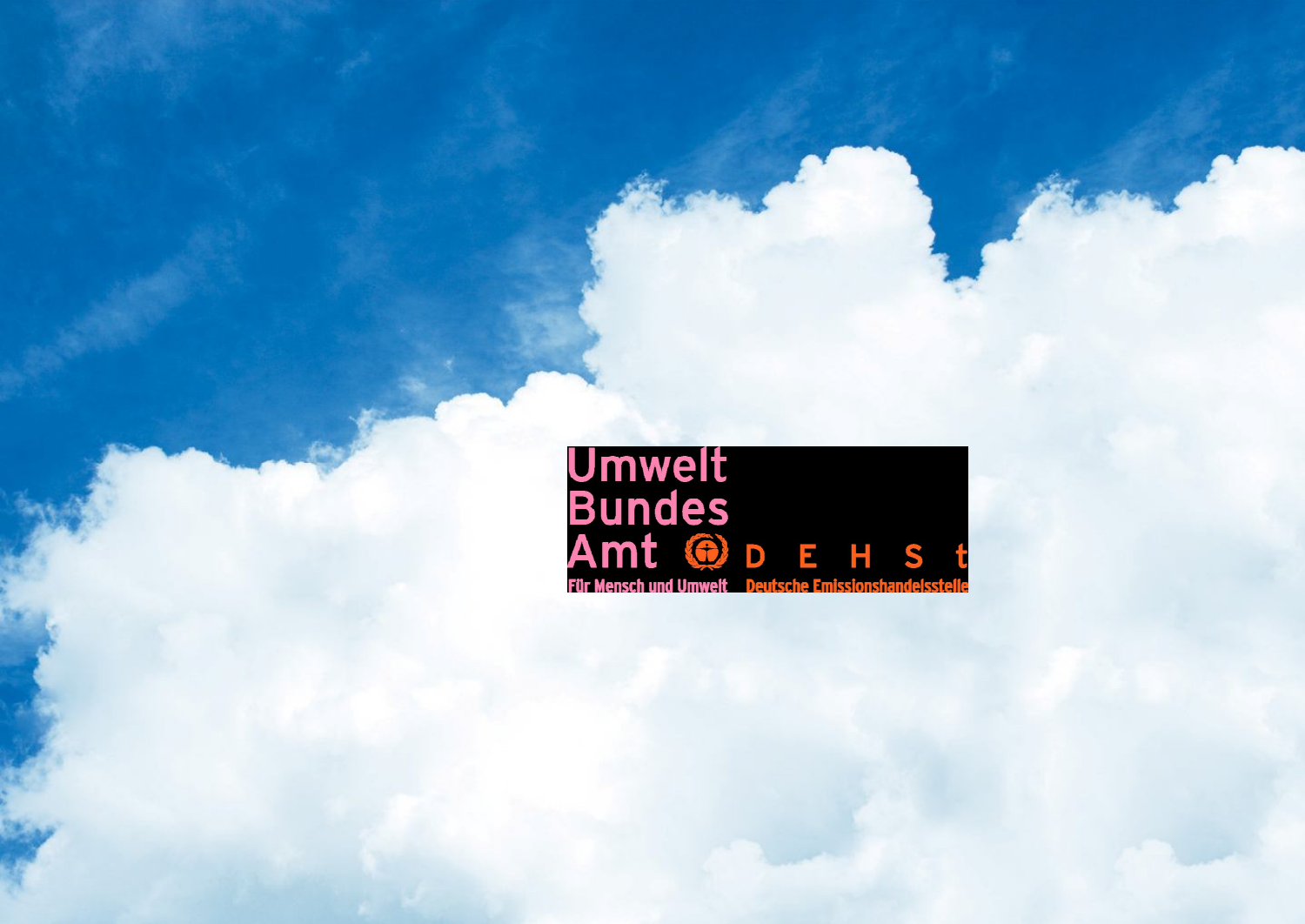

# **Parties involved in JI projects - Role of designated focal points (DFPs): German Perspective Dr. Wolfgang Seidel**

"Administrative Procedures, Quality Control, JI (DFP)/CDM (DNA)"

German Emissions Trading Authority at the Federal Environment Agency

Kiev, UNFCCC Technical Workshop on Joint Implementation - Day II 9 September 2009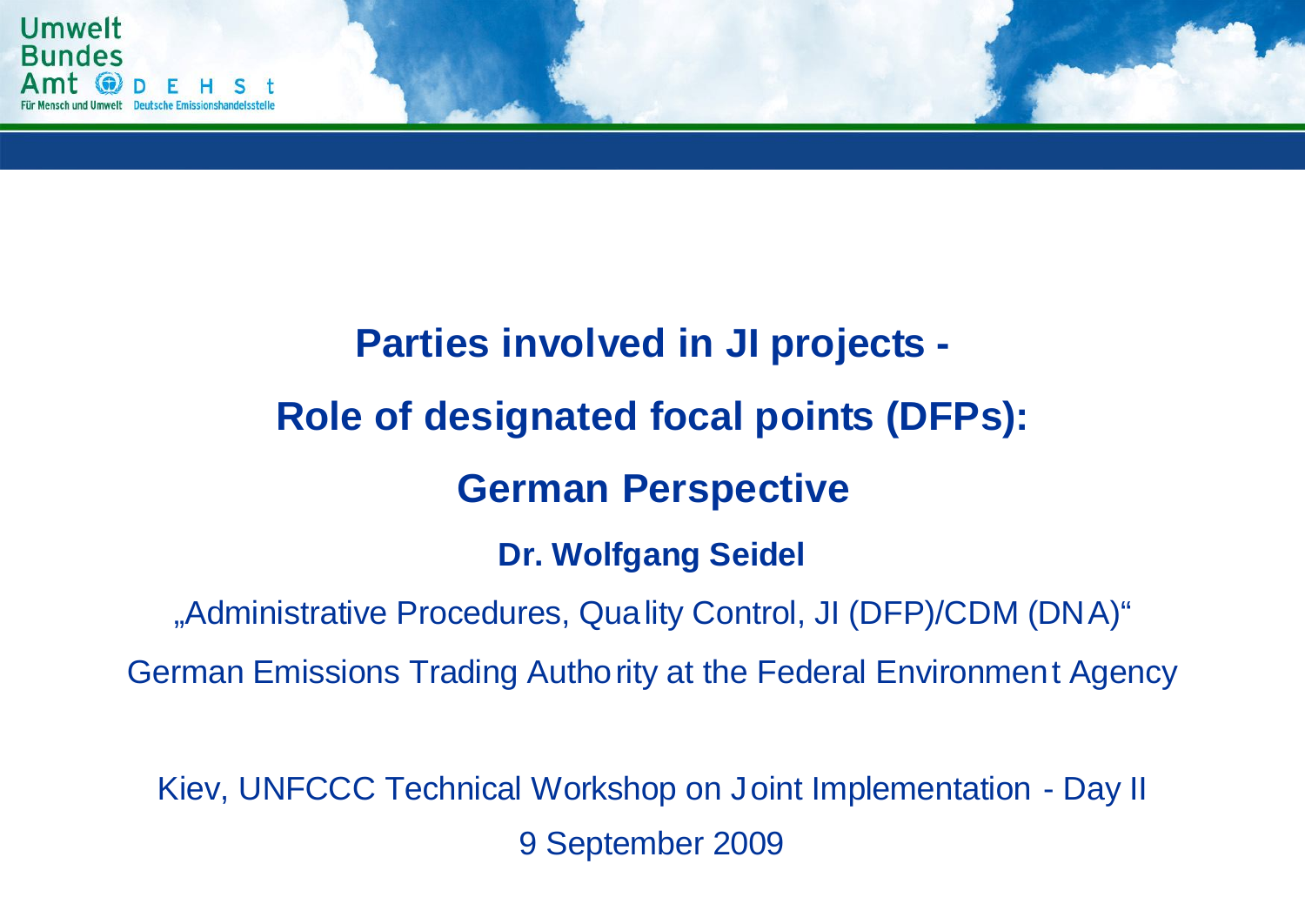

### **Overview**

- **JI in Germany – Current Situation**
- **DEHSt as DFP**
- **Analysis of Potential for JI – Projects in Germany**
- **Proposals for JI post 2012 in Germany**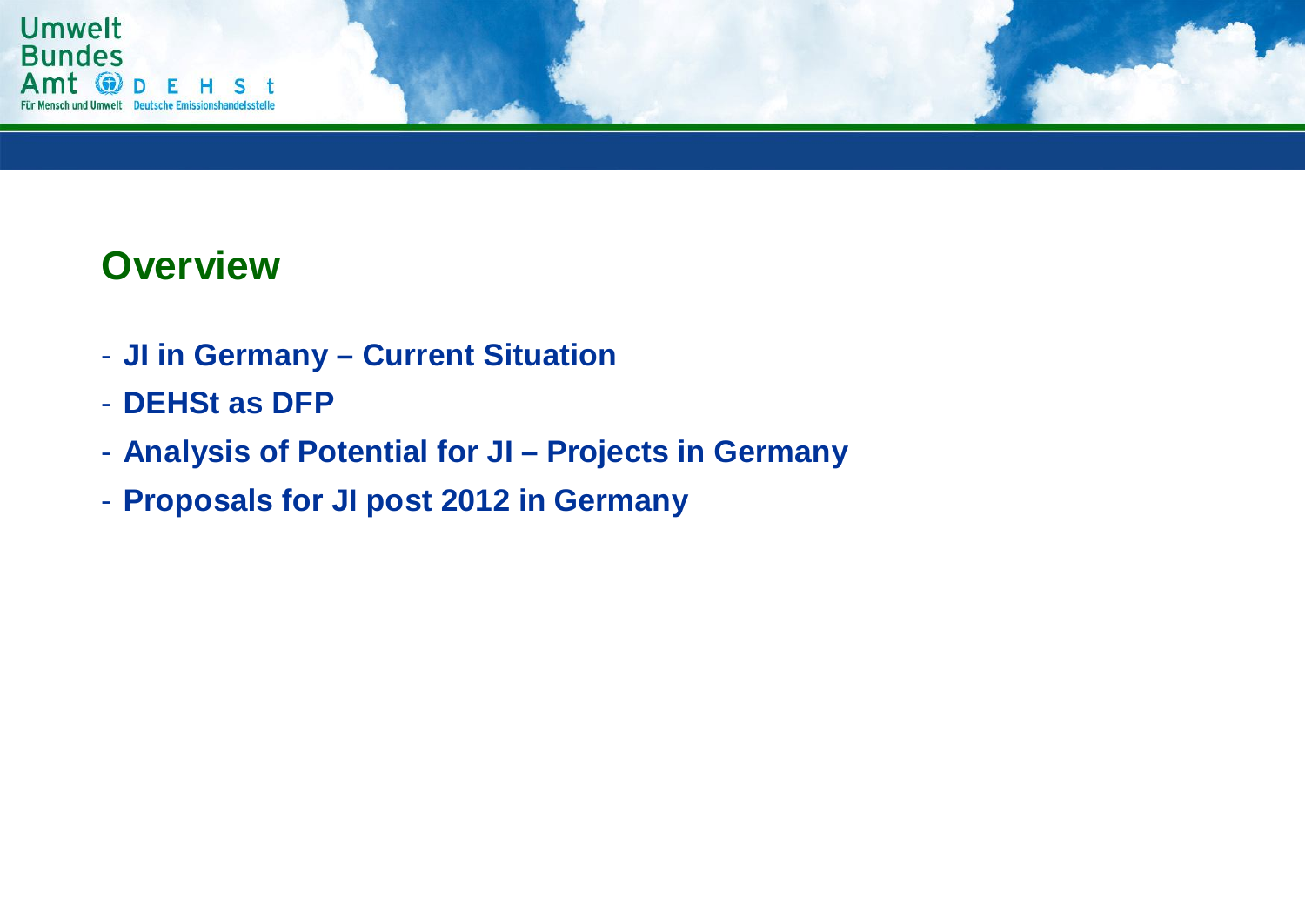

# **JI in Germany – Current Situation**

| <b>Status</b>                                               | <b>Number of Projects</b> | <b>Emissions Reduction in</b><br>t $CO2$ -Equivalents |
|-------------------------------------------------------------|---------------------------|-------------------------------------------------------|
| <b>Approved</b>                                             | 10                        | 12m                                                   |
| <b>Endorsed</b>                                             | 16                        | <b>Ca. 4.6m</b>                                       |
| <b>Applications for LoA-</b><br><b>Endorsement probable</b> | 7                         | 1.4 <sub>m</sub>                                      |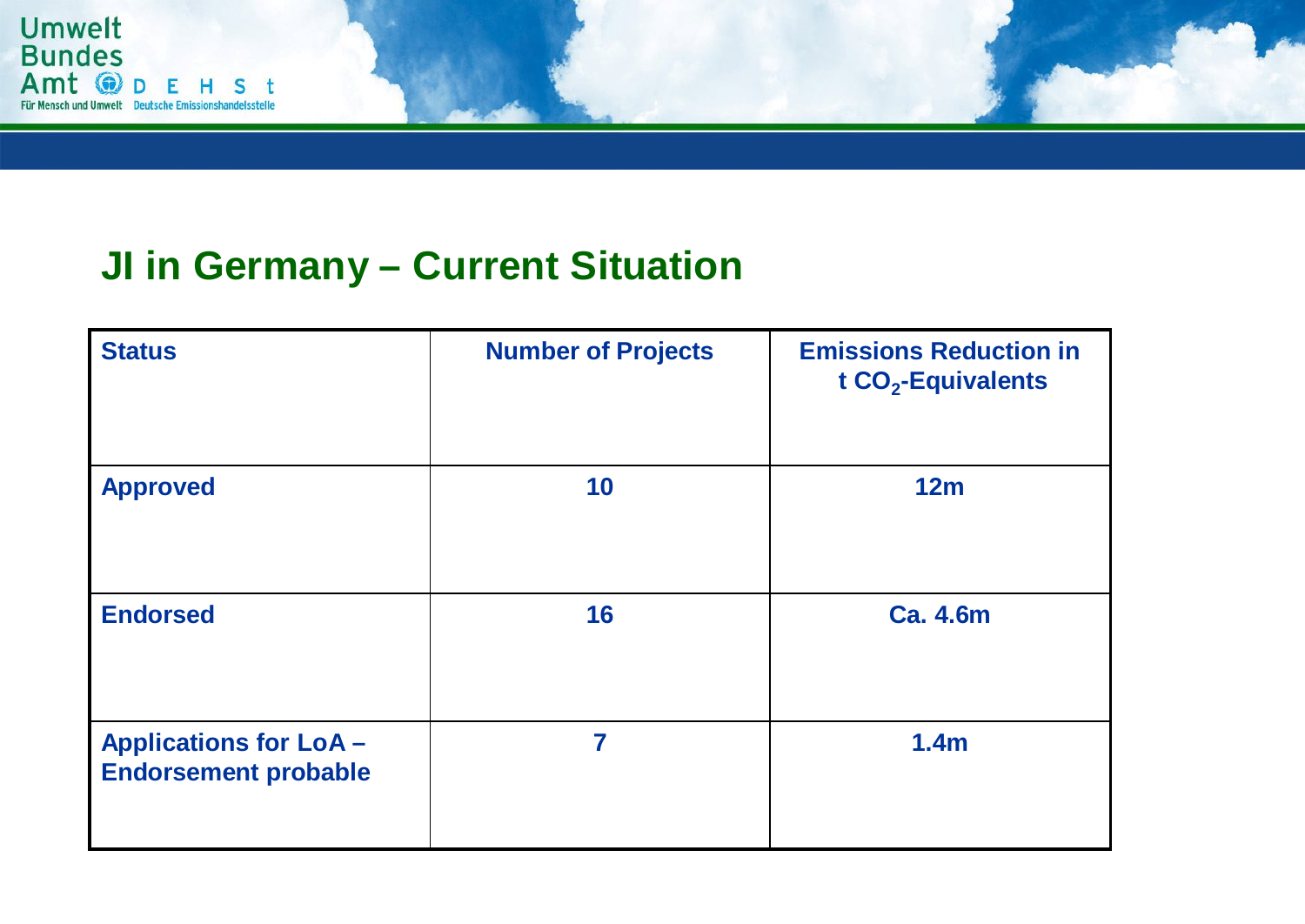

# **JI in Germany – Prevailing Project Types**

#### **Industrial Gases - N2O**

- Large amount of ERUs
- Calculation of baseline difficult
- Will be integrated into the EU ETS post 2012

#### **Energy Efficiency – Programmatic Approaches**

- PoA participants mainly small and medium enterprises as well as households
- For some measures other incentive programmes (public funding) exist
- JI may reach target groups more efficiently
- So far amount of ERUs rather small, but potential for replication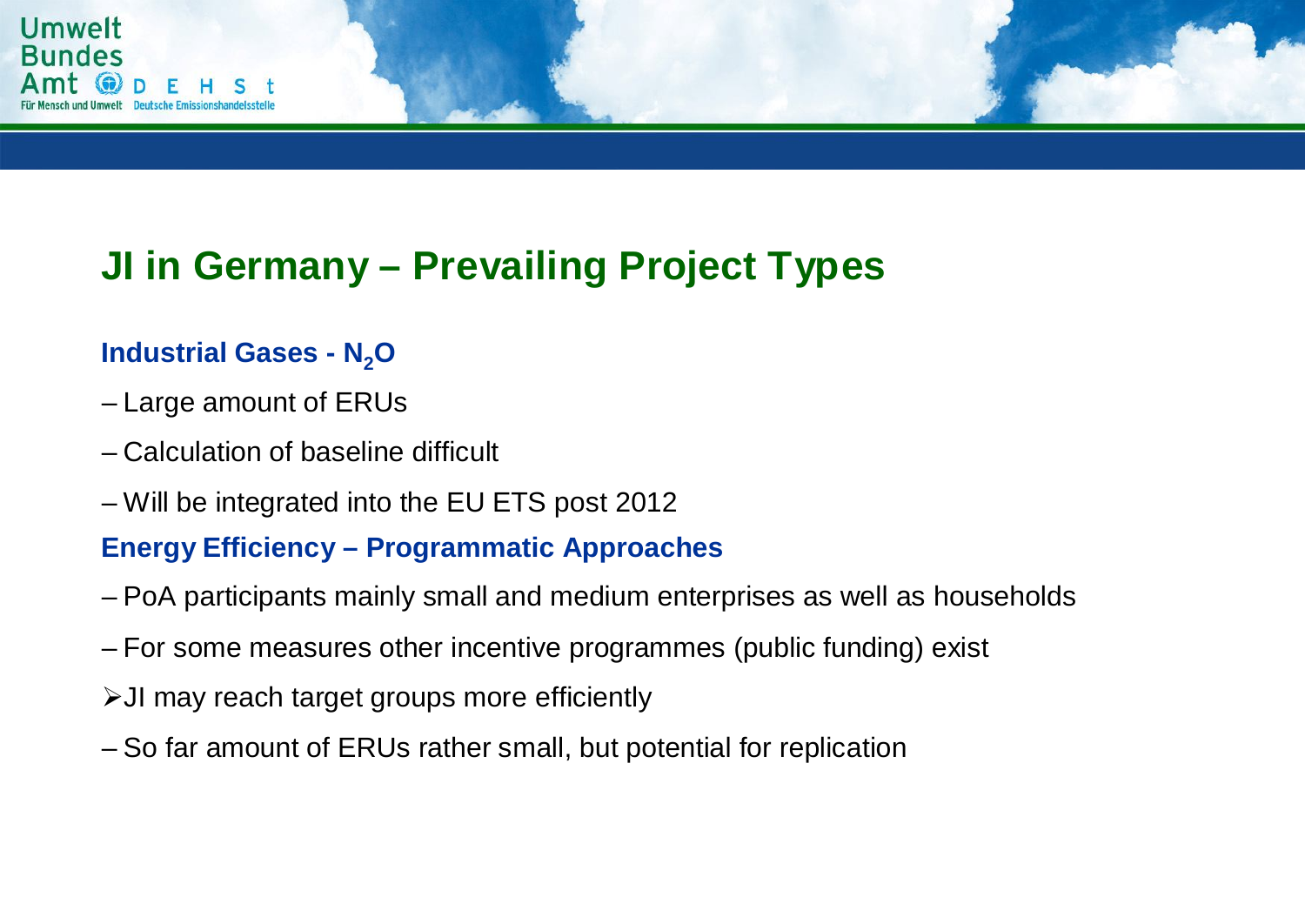

## **DEHSt as DFP**

- checks and approves JI projects (issues LoAs)
- checks and approves JI verification reports (Track 1)
- issues ERUs (JI)
- publishes project documentation (JI/CDM database), guidance for applicants, background papers
- feeds back experiences to legislators to improve quality and procedure

#### **Lessons learned:**

Critical assessment and project "follow-Up" necessary especially in JI Track 1: Even if primary goal of private buyers and investors is a reliable flow of cheap ERU, buyers also want to exclude dubious projects which can lead to criticism from environmental organisations

=> reliance on host and investor country => DFPs as quality control institutions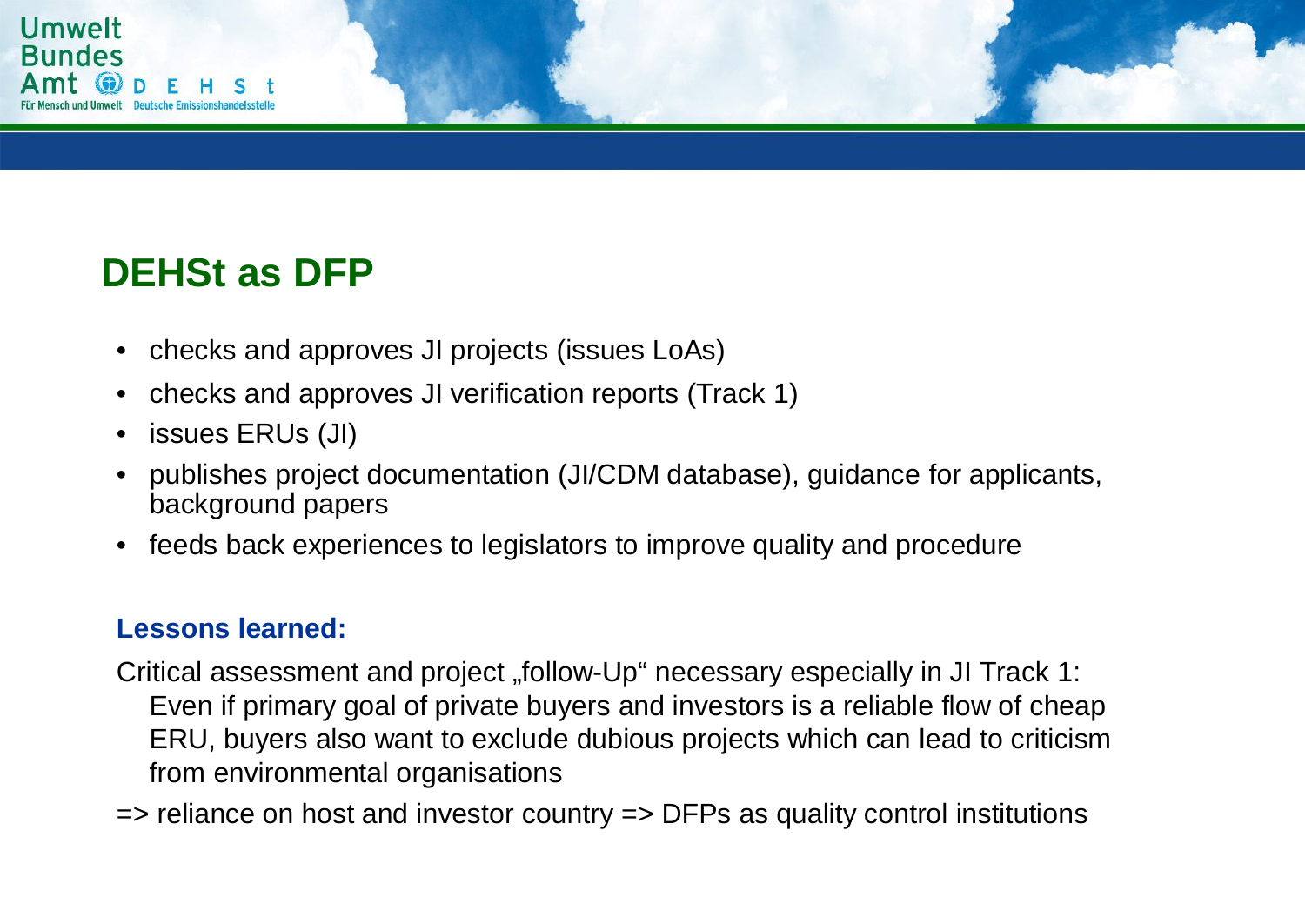

## **Analysis of Potential for JI – Projects in Germany**

#### **Focus on energy efficiency and transport**

- Double counting with regard to the EU ETS has to be avoided: No energy efficiency projects that reduce the consumption of electricity
- Overlapping with other public funding should be avoided or accounted for
- Projects that receive feed-in tariffs for renewable energies and cogeneration are not eligible for JI
- EU Renewable Energies Directive may JI be used to reach the target or only to go beyond the target?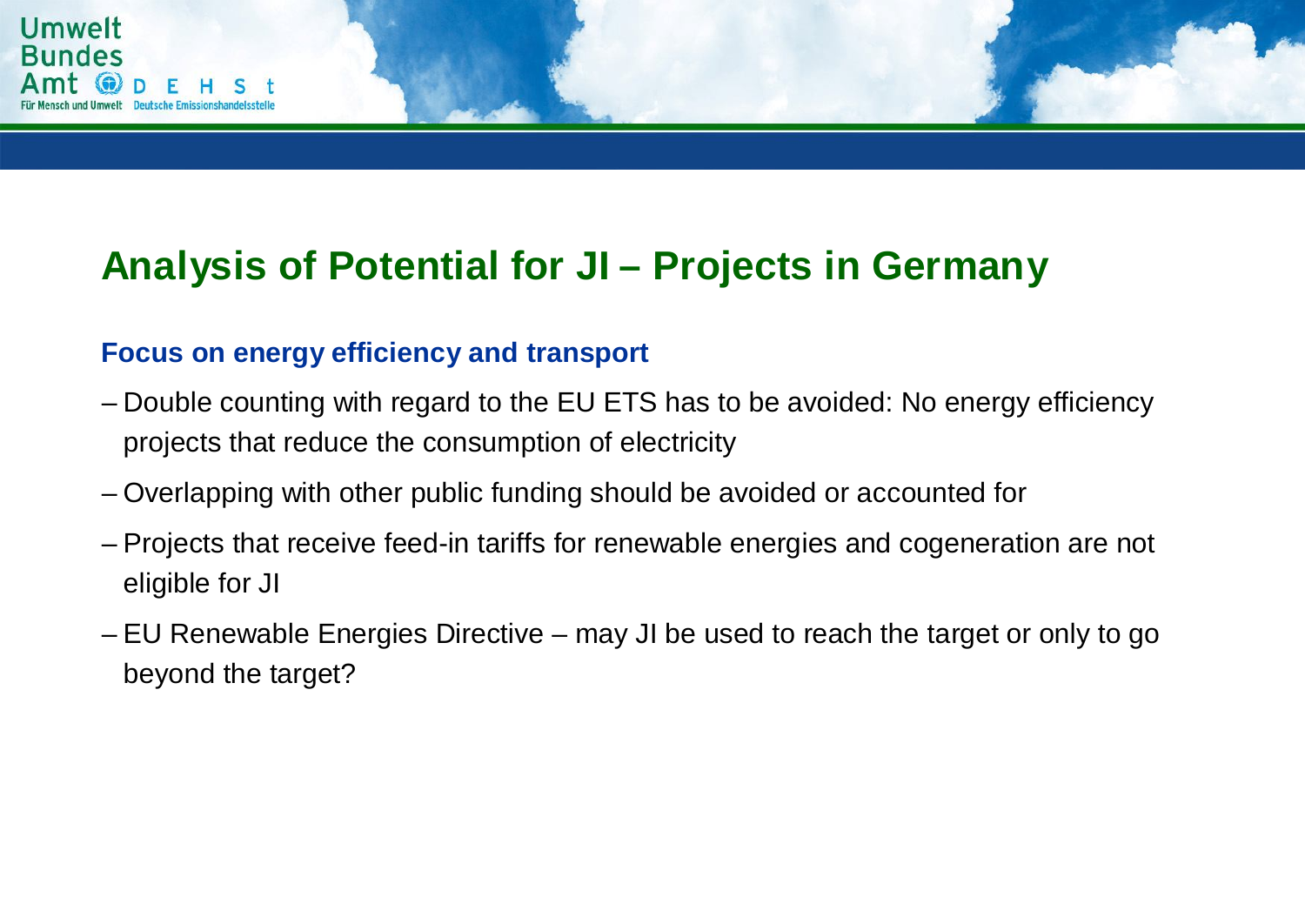

### **JI Potential - Transferability of results to other countries**

#### **EU Member States**

– Similar restrictions regarding legal framework and additionality

#### **Other JI host countries**

- Large potential especially in the building sector
- Financial and legal additionality less ambiguous
- Nevertheless no projects to improve efficiency in the building sector in the JI pipeline
- Reasons could be lack of methodologies within the CDM and lack of framework for PoAs for JI Track 2 until now

#### **Programmatic JI projects could be an interesting option for Central and Eastern European Countries**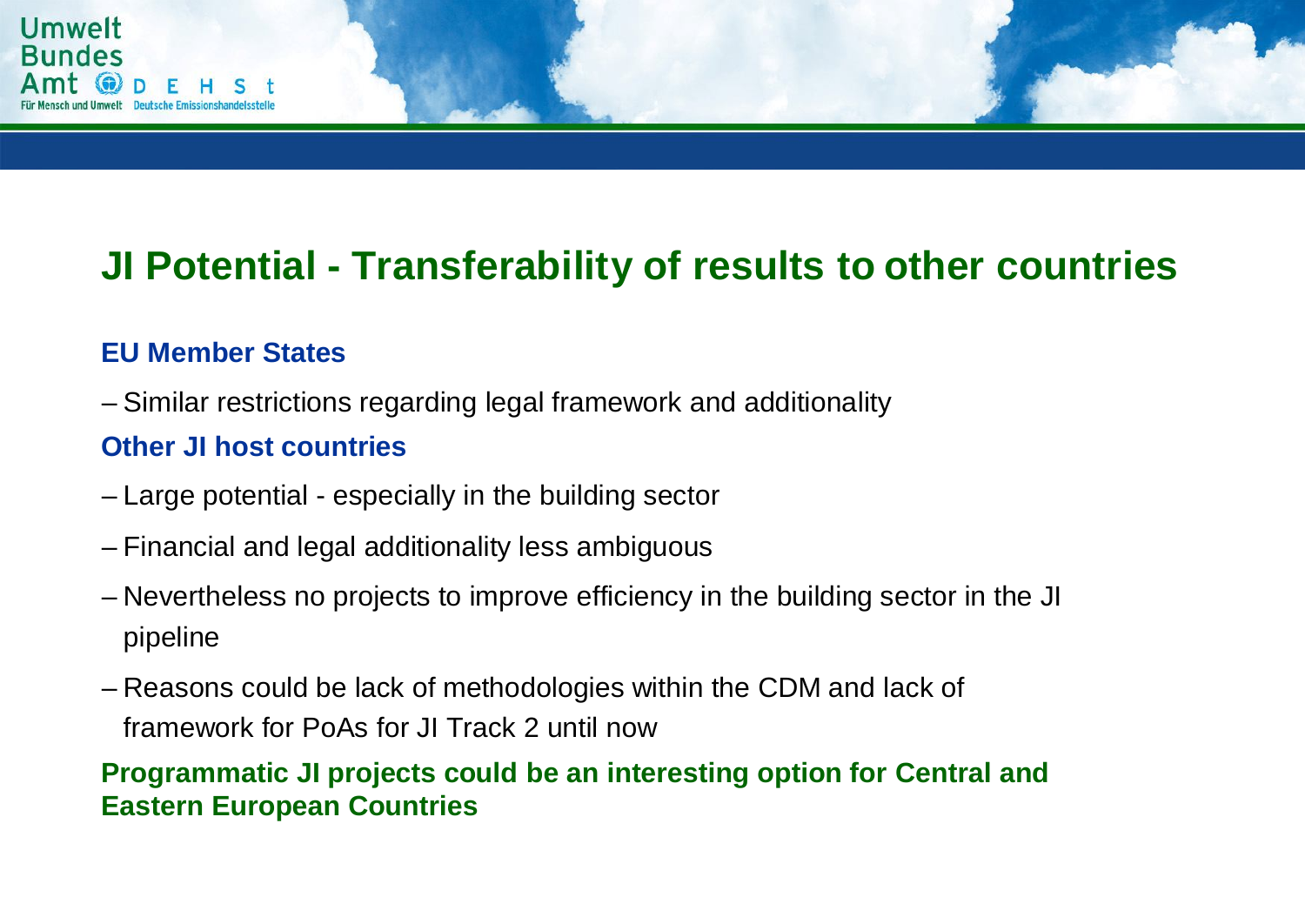

## **Proposals for JI post 2012 in Germany**

#### **Current Situation**

- Continuation of JI in a post 2012 UNFCCC-Agreement is likely
- Currently German law allows crediting only until 2012
- Without prolongation no new projects will be added to the pipeline

#### **Proposals for Germany**

- Prolongation of crediting periods for programmatic energy efficiency projects only
- Updating of baseline consideration of additionality under current parameters
- No new JI projects after 2012, but Domestic Offset Projects (open to new project types - "search and find function" – but also pre-defined ambitious baselines for certain sectors)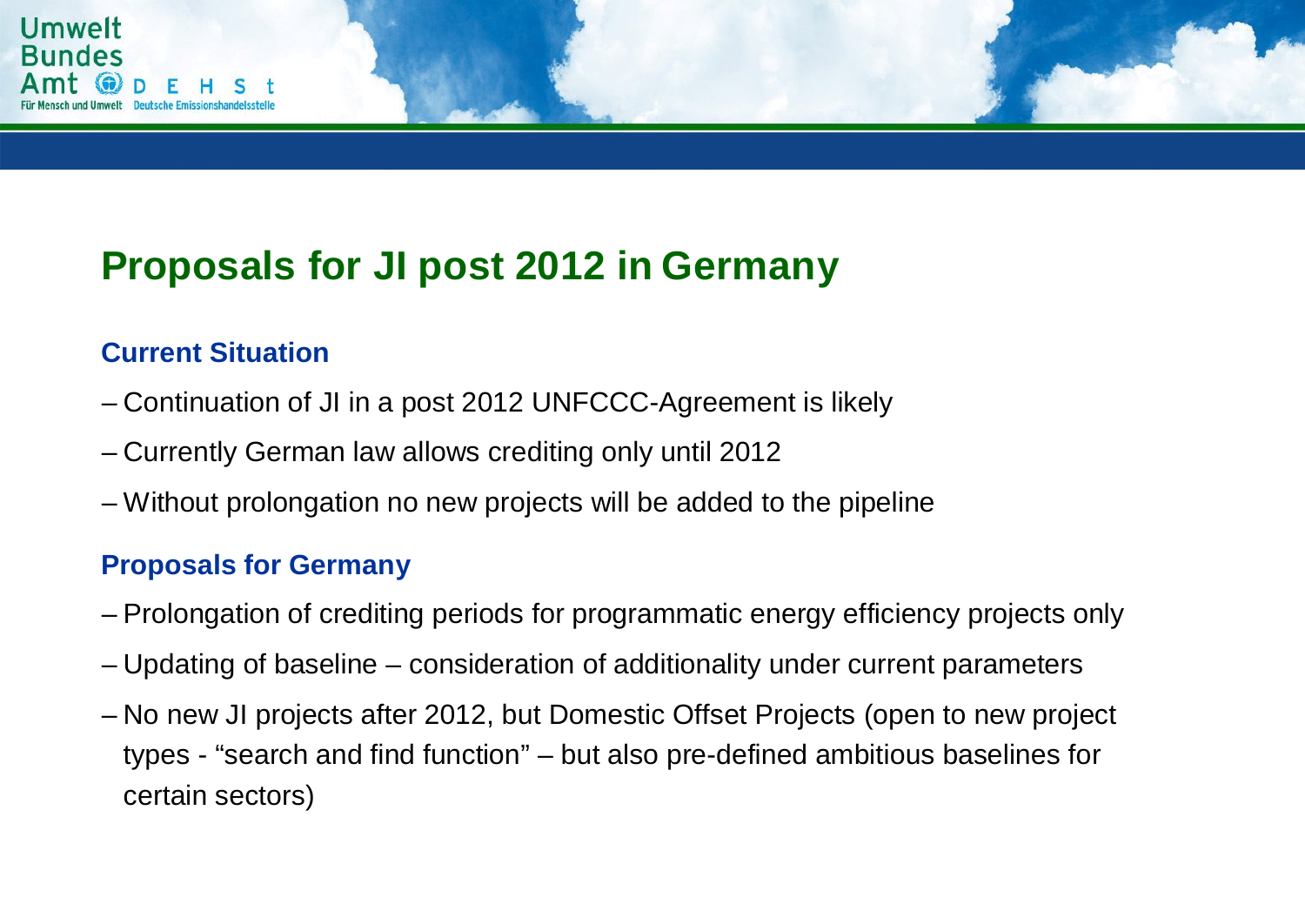

### **Further Information**

#### **Federal Environment Agency**

#### **German Emissions Trading Authority (DEHSt)**

Administrative Procedures, Quality Control, JI (DFP) / CDM (DNA)

Bismarckplatz 1, D-14193 Berlin

Telephone +49-(0)30-8903-5050

Fax +49-(0)30-8903-5010

Mail German.dna.dfp@uba.de